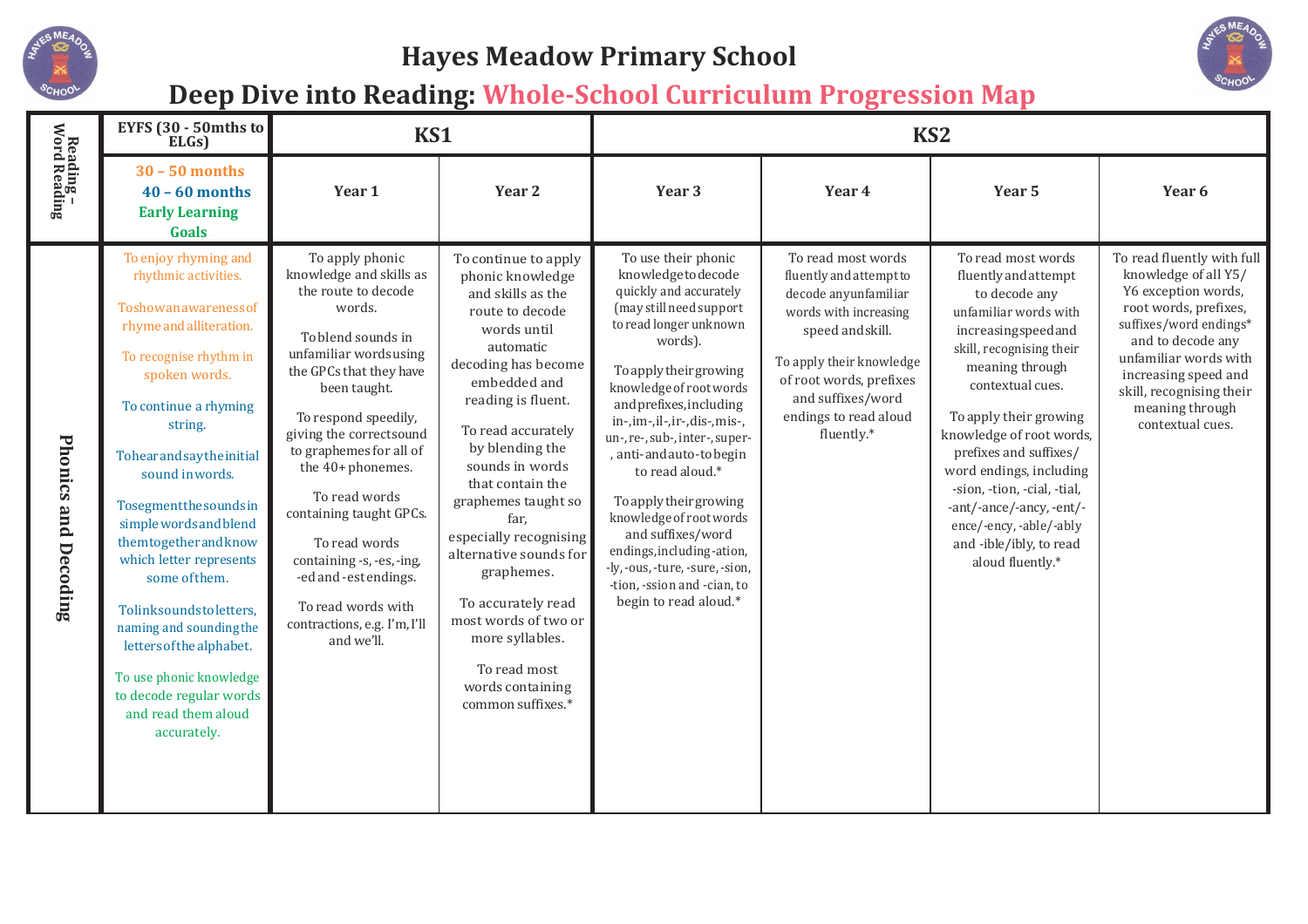| <b>Common Exception</b><br><b>Words</b> | To read some common<br>irregular words.                                                                                                                                                                                                                                                                                                                                                                                                                                                                                      | To read Y1 common<br>exception words, noting<br>unusual<br>correspondences<br>between spelling and<br>sound and where these<br>occur in words.                                                                                                             | To read most Y1<br>and Y2 common<br>exception words*,<br>noting unusual<br>correspondences<br>between spelling and<br>sound and where<br>these occur in the<br>word.                                                                                                                                                                                                                                                                                | To begin to read Y3/Y4<br>exception words.* | To read all Y3/Y4<br>exception words*,<br>discussing the unusual<br>correspondences<br>between spelling and<br>these occur in the word. | To read most Y5/<br>Y6 exception words,<br>discussing the unusual<br>correspondences<br>between spelling and<br>sound and where these<br>occur in the word.                                              |  |
|-----------------------------------------|------------------------------------------------------------------------------------------------------------------------------------------------------------------------------------------------------------------------------------------------------------------------------------------------------------------------------------------------------------------------------------------------------------------------------------------------------------------------------------------------------------------------------|------------------------------------------------------------------------------------------------------------------------------------------------------------------------------------------------------------------------------------------------------------|-----------------------------------------------------------------------------------------------------------------------------------------------------------------------------------------------------------------------------------------------------------------------------------------------------------------------------------------------------------------------------------------------------------------------------------------------------|---------------------------------------------|-----------------------------------------------------------------------------------------------------------------------------------------|----------------------------------------------------------------------------------------------------------------------------------------------------------------------------------------------------------|--|
| <b>Fluency</b>                          | To show interest in<br>illustrations and print in<br>books and print in the<br>environment.<br>To recognise familiar<br>words and signs such as<br>own name and advertising<br>logos.<br>To look and handle books<br>independently (holds<br>books the correct way up<br>and turns pages).<br>To ascribe meanings to<br>marks that they see in<br>different places.<br>To begin to break the flow<br>of speech into words.<br>To begin to read words and<br>simple sentences.<br>To read and understand<br>simple sentences. | To accurately read texts<br>that are consistent with<br>their developing phonic<br>knowledge, that do not<br>require them to use other<br>strategies to work out<br>words.<br>To reread texts to<br>build up fluency and<br>confidence in word<br>reading. | To read aloud<br>books (closely<br>matched to their<br>improving phonic<br>knowledge), sounding<br>out unfamiliar<br>words accurately,<br>automatically and<br>without undue<br>hesitation.<br>To reread these<br>books to build<br>up fluency and<br>confidence in word<br>reading.<br>To read words<br>accurately and<br>fluently without<br>overt sounding and<br>blending, e.g. at over<br>90 words per minute,<br>in age-appropriate<br>texts. |                                             |                                                                                                                                         | At this stage, teaching comprehension skills should be taking precedence over teaching word reading and<br>fluency specifically. Any focus on word reading should support the development of vocabulary. |  |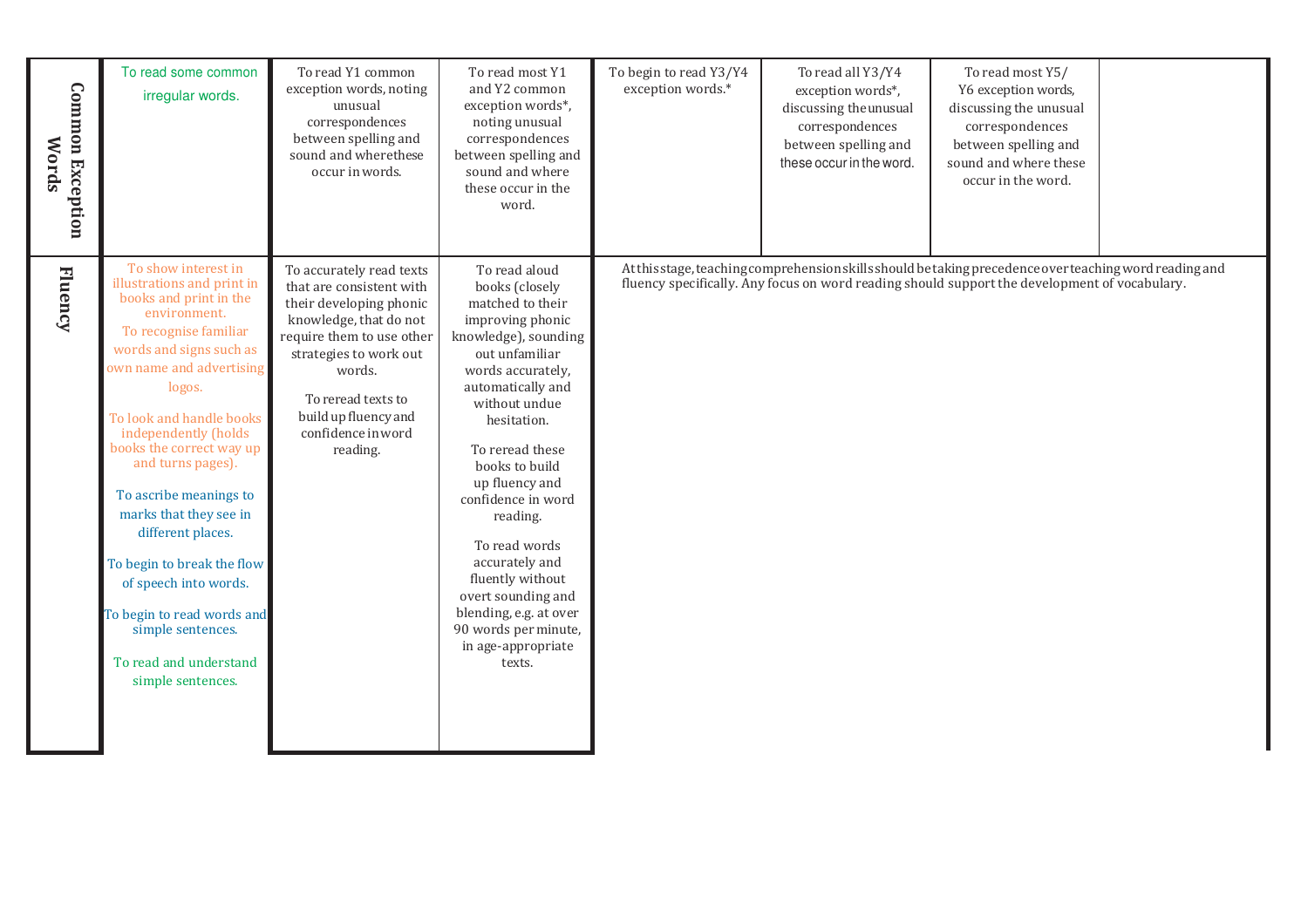|                                                            | EYFS $(30 - 50)$ mths to<br>ELGs)                                                                                                                                                                                                                                                                                                                                                                             |                                                                                                                                                                                                                                                                                                                                                                                                                                                             | <b>KS1</b>                                                                                                                                                                                                                                                                                                                                                                                                                                                                                                               |                                                                                                                                                                                                                                       |                                                                                                                                                                                                                                                                                                                                                                                                                                                               | KS <sub>2</sub>                                                                                                                                                                                                                                                                                                                                                                                                                                                                                                |                                                                                                                                                                                                                                                                                                                                                                                                                                                                                                                     |
|------------------------------------------------------------|---------------------------------------------------------------------------------------------------------------------------------------------------------------------------------------------------------------------------------------------------------------------------------------------------------------------------------------------------------------------------------------------------------------|-------------------------------------------------------------------------------------------------------------------------------------------------------------------------------------------------------------------------------------------------------------------------------------------------------------------------------------------------------------------------------------------------------------------------------------------------------------|--------------------------------------------------------------------------------------------------------------------------------------------------------------------------------------------------------------------------------------------------------------------------------------------------------------------------------------------------------------------------------------------------------------------------------------------------------------------------------------------------------------------------|---------------------------------------------------------------------------------------------------------------------------------------------------------------------------------------------------------------------------------------|---------------------------------------------------------------------------------------------------------------------------------------------------------------------------------------------------------------------------------------------------------------------------------------------------------------------------------------------------------------------------------------------------------------------------------------------------------------|----------------------------------------------------------------------------------------------------------------------------------------------------------------------------------------------------------------------------------------------------------------------------------------------------------------------------------------------------------------------------------------------------------------------------------------------------------------------------------------------------------------|---------------------------------------------------------------------------------------------------------------------------------------------------------------------------------------------------------------------------------------------------------------------------------------------------------------------------------------------------------------------------------------------------------------------------------------------------------------------------------------------------------------------|
| Comprehension<br>Reading-                                  | $30 - 50$ months<br>$40 - 60$ months<br><b>Early Learning</b><br><b>Goals</b>                                                                                                                                                                                                                                                                                                                                 | Year 1                                                                                                                                                                                                                                                                                                                                                                                                                                                      | Year <sub>2</sub>                                                                                                                                                                                                                                                                                                                                                                                                                                                                                                        | Year <sub>3</sub>                                                                                                                                                                                                                     | Year 4                                                                                                                                                                                                                                                                                                                                                                                                                                                        | Year 5                                                                                                                                                                                                                                                                                                                                                                                                                                                                                                         | Year 6                                                                                                                                                                                                                                                                                                                                                                                                                                                                                                              |
| <b>Correcting Inaccuracies</b><br><b>Understanding and</b> | To know that print carries<br>meaning and, in English, is<br>read from left to right<br>and top to bottom.<br>To understand humour,<br>e.g. nonsense rhymes,<br>jokes.                                                                                                                                                                                                                                        | To check that a text<br>makes sense to them as<br>they read and to self-<br>correct.                                                                                                                                                                                                                                                                                                                                                                        | To show understanding<br>by drawing on what<br>they already know or on<br>background information<br>and vocabulary provided<br>by the teacher.<br>To check that the text<br>makes sense to them as<br>they read and to correct<br>inaccurate reading.                                                                                                                                                                                                                                                                    |                                                                                                                                                                                                                                       |                                                                                                                                                                                                                                                                                                                                                                                                                                                               |                                                                                                                                                                                                                                                                                                                                                                                                                                                                                                                |                                                                                                                                                                                                                                                                                                                                                                                                                                                                                                                     |
|                                                            | Reading Rivers throughout the Scool                                                                                                                                                                                                                                                                                                                                                                           |                                                                                                                                                                                                                                                                                                                                                                                                                                                             |                                                                                                                                                                                                                                                                                                                                                                                                                                                                                                                          |                                                                                                                                                                                                                                       |                                                                                                                                                                                                                                                                                                                                                                                                                                                               |                                                                                                                                                                                                                                                                                                                                                                                                                                                                                                                |                                                                                                                                                                                                                                                                                                                                                                                                                                                                                                                     |
| Comparing, Contrasting and Commenting                      | To listen to stories with<br>increasing attention and<br>recall.<br>To anticipate key events<br>and phrases in rhymes<br>and stories.<br>To begin to be aware<br>of the way stories are<br>structured.<br>To describe main story<br>settings, events and<br>principal characters.<br>To enjoy an increasing<br>range of books.<br>To follow a story<br>without pictures or<br>props.<br>To listen to stories, | To listen to and discuss a<br>wide range of fiction, non-<br>fiction and poetry at a<br>level beyond that at which<br>they can read<br>independently.<br>To link what they have<br>readorhavereadtothem<br>to their own experiences.<br>To retell familiar stories in<br>increasing detail.<br>To join in with discussions<br>about a text, taking turns<br>and listening to what<br>others say.<br>To discuss the<br>significance of titles and<br>events. | To participate in<br>discussion about books,<br>poems and other works<br>that are read to them<br>(at a level beyond at<br>which they can read<br>independently) and<br>those that they can<br>read for themselves.<br>explaining their<br>understanding and<br>expressing their views.<br>To become increasingly<br>familiar with and to<br>retell a wide range of<br>stories, fairy stories and<br>traditional tales.<br>To discuss the sequence<br>of events in books and<br>how items of<br>information are related. | To recognise, listen to<br>and discuss a wide<br>range of fiction, poetry,<br>plays, non-fiction and<br>reference books or<br>textbooks.<br>To use appropriate<br>terminology when<br>discussing texts (plot,<br>character, setting). | To discuss and<br>compare texts from a<br>wide variety of genres<br>and writers.<br>To read for a range of<br>purposes.<br>To identify themes and<br>conventions in a wide<br>range of books.<br>To refer to authorial<br>style, overall themes<br>(e.g. triumph of good<br>over evil) and<br>features (e.g. greeting in<br>letters, a diary written<br>in the first person or the<br>use of presentational<br>devices such as<br>numbering and<br>headings). | To read a wide range of<br>genres, identifying the<br>characteristics of text<br>types (such as the use<br>of the first person in<br>writing diaries and<br>autobiographies) and<br>differences between<br>text types.<br>To participate in<br>discussions about<br>books that are read<br>to them and those<br>they can read for<br>themselves, building on<br>their own and others'<br>ideas and challenging<br>views courteously.<br>To identify main ideas<br>drawn from more than<br>one paragraph and to | To read for pleasure,<br>discussing, comparing<br>and evaluating in depth<br>across a wide range of<br>genres, including myths,<br>legends, traditional<br>stories, modern fiction,<br>fiction from our literary<br>heritage and books from<br>other cultures and<br>traditions.<br>To recognise more<br>complex themes in what<br>they read (such as loss or<br>heroism).<br>To explain and discuss<br>their understanding of<br>what they have read,<br>including through<br>formal presentations<br>and debates, |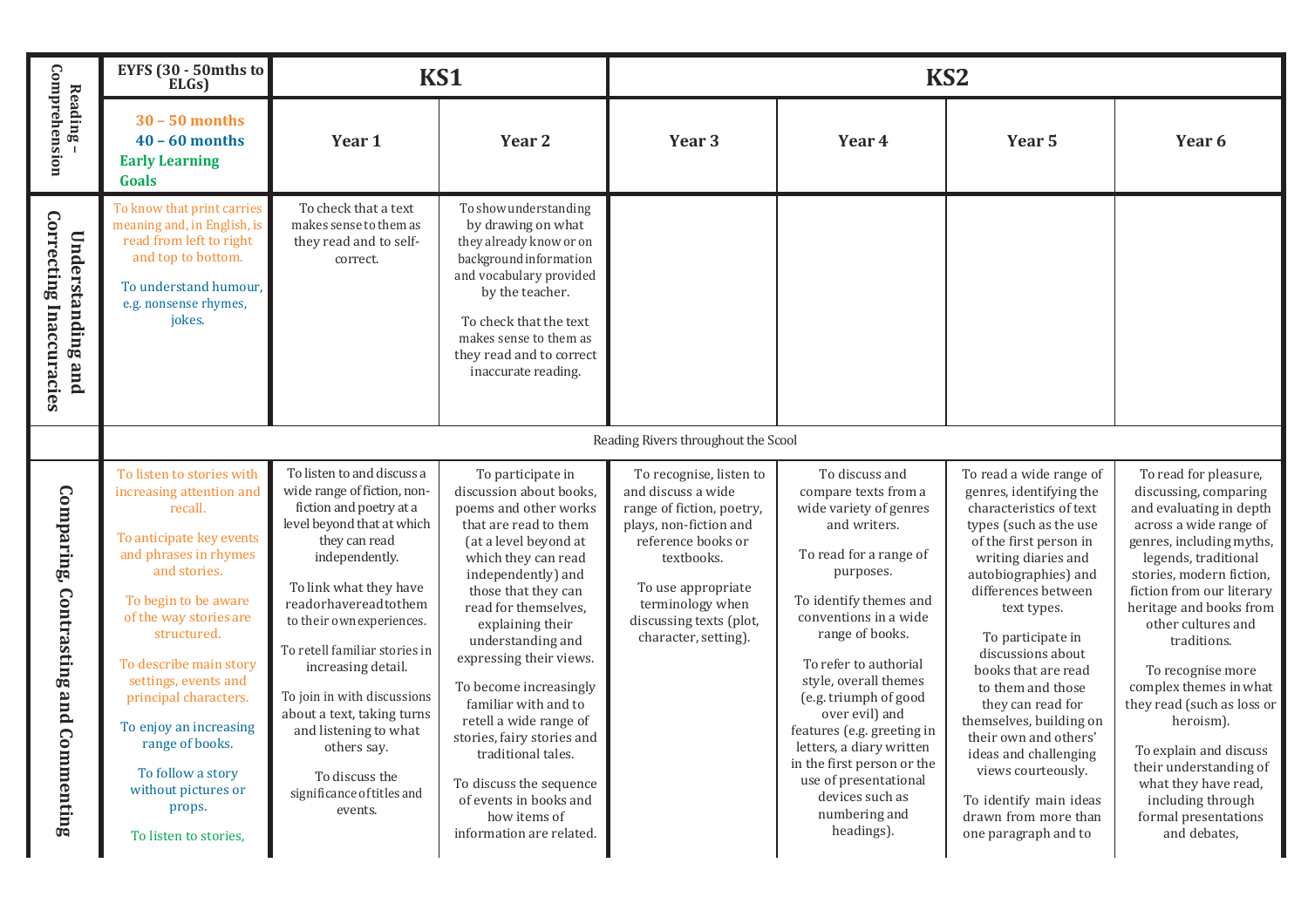|                                                 | accurately anticipating<br>key events and respond<br>to what they hear with<br>relevant comments,<br>questions or actions.<br>To demonstrate<br>understanding when<br>talking with others about<br>what they have read.                                                                                                 |                                                                             | To recognise simple<br>recurring literarylanguage<br>in stories and poetry.<br>To ask and answer<br>questions about atext.<br>Tomakelinksbetween<br>the text they are reading<br>and other texts they have<br>read (in texts that they<br>can read independently). |                                                                                                                                                                                                                | To identify how<br>language, structure and<br>presentation contribute<br>to meaning.<br>To identify main ideas<br>drawn from more than<br>one paragraph and<br>summarise these. | summarise these.<br>Torecommendtextsto<br>peers based on personal<br>choice.                                                                                                                                      | maintaining a focus on<br>the topic and using<br>notes where necessary.<br>To listen to guidance<br>and feedback on the<br>quality of their<br>explanations and<br>contributions to<br>discussions and to<br>make improvements<br>when participating in<br>discussions.<br>To draw out key<br>information and to<br>summarise the main<br>ideas in a text.<br>To distinguish<br>independently between<br>statements of fact<br>and opinion,<br>providing reasoned<br>justifications for their<br>views.<br>To compare<br>characters, settings<br>and themes within a<br>text and across more<br>than one text. |
|-------------------------------------------------|-------------------------------------------------------------------------------------------------------------------------------------------------------------------------------------------------------------------------------------------------------------------------------------------------------------------------|-----------------------------------------------------------------------------|--------------------------------------------------------------------------------------------------------------------------------------------------------------------------------------------------------------------------------------------------------------------|----------------------------------------------------------------------------------------------------------------------------------------------------------------------------------------------------------------|---------------------------------------------------------------------------------------------------------------------------------------------------------------------------------|-------------------------------------------------------------------------------------------------------------------------------------------------------------------------------------------------------------------|----------------------------------------------------------------------------------------------------------------------------------------------------------------------------------------------------------------------------------------------------------------------------------------------------------------------------------------------------------------------------------------------------------------------------------------------------------------------------------------------------------------------------------------------------------------------------------------------------------------|
| Words in Context and<br><b>Authorial Choice</b> | To build up vocabulary<br>that reflects the breadth<br>of their experiences.<br>To extend vocabulary,<br>especially by grouping<br>and naming, exploring<br>the meaning and sounds<br>of new words.<br>To use vocabulary and<br>forms of speech thatare<br>increasingly influenced<br>by their experiences of<br>books. | To discuss word meaning<br>and link new meanings to<br>those already known. | To discuss and clarify the<br>meanings of words,<br>linking new meanings to<br>known vocabulary.<br>To discuss their<br>favourite words and<br>phrases.                                                                                                            | To check that the<br>text makes sense to<br>them, discussing their<br>understanding and<br>explaining the meaning<br>of words in context.<br>To discuss authors'<br>choice of words and<br>phrases for effect. | Discuss vocabulary<br>used to capture<br>readers' interest and<br>imagination.                                                                                                  | To discuss vocabulary<br>used by the author to<br>create effect including<br>figurative language.<br>To evaluate the use of<br>authors' language and<br>explain how it has<br>created an impact on<br>the reader. | To analyse and evaluate<br>the use of language,<br>including figurative<br>language and how it is<br>used for effect, using<br>technical terminology<br>such as metaphor, simile,<br>analogy, imagery, style<br>and effect.                                                                                                                                                                                                                                                                                                                                                                                    |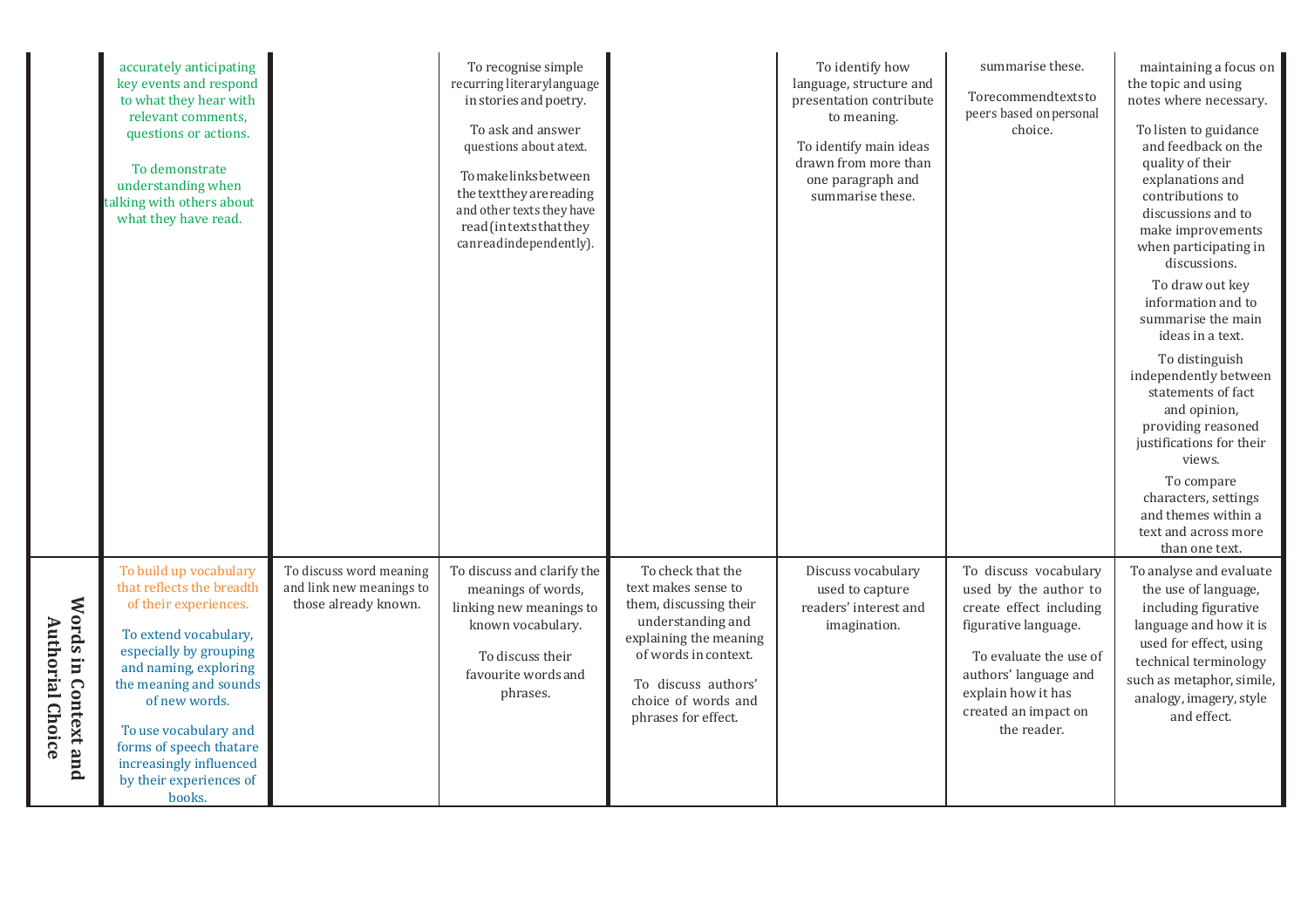|                          | Inference detective characters                                                                                                                                                                                                                                                                                                                                                                                                                                                             |                                                                                                                            |                                                                                                                                                                                 |                                                                                                                                                                                                                           |                                                                                                                                                                                                                                                                                                             |                                                                                                                                                                                                          |                                                                                                                                                                                                                                                                   |
|--------------------------|--------------------------------------------------------------------------------------------------------------------------------------------------------------------------------------------------------------------------------------------------------------------------------------------------------------------------------------------------------------------------------------------------------------------------------------------------------------------------------------------|----------------------------------------------------------------------------------------------------------------------------|---------------------------------------------------------------------------------------------------------------------------------------------------------------------------------|---------------------------------------------------------------------------------------------------------------------------------------------------------------------------------------------------------------------------|-------------------------------------------------------------------------------------------------------------------------------------------------------------------------------------------------------------------------------------------------------------------------------------------------------------|----------------------------------------------------------------------------------------------------------------------------------------------------------------------------------------------------------|-------------------------------------------------------------------------------------------------------------------------------------------------------------------------------------------------------------------------------------------------------------------|
| Inference and Prediction | To suggest how a story<br>might end.<br>To begin to understand<br>'why' and 'how'<br>questions.<br>To answer 'how' and<br>'why' questions about<br>their experiences and in<br>response to stories or<br>events.                                                                                                                                                                                                                                                                           | To begin to make<br>simple inferences.<br>To predict what might<br>happen on the basis of<br>what has been read so<br>far. | To make inferences on<br>the basis of what is<br>being said and done.<br>To predict what might<br>happen on the basis of<br>what has been read so<br>far in a text.             | To ask and answer<br>questions appropriately,<br>including some simple<br>inference questions<br>based on characters'<br>feelings, thoughts and<br>motives.<br>To justify predictions<br>using evidence from the<br>text. | To draw inferences from<br>characters' feelings,<br>thoughts and motives<br>that justifies their<br>actions, supporting their<br>views with evidence<br>from the text.<br>To justify predictions<br>from details stated and<br>implied.                                                                     | To draw inferences from<br>characters' feelings,<br>thoughts and motives.<br>To make predictions<br>based on details stated<br>and implied, justifying<br>them in detail with<br>evidence from the text. | To consider different<br>accounts of the same<br>event and to discuss<br>viewpoints (both of<br>authors and of fictional<br>characters).<br>To discuss how<br>characters change and<br>develop through texts<br>by drawing inferences<br>based on indirect clues. |
| Poetry and Performance   | To listen to and join in<br>with stories and poems,<br>one-to-one and also in<br>small groups.<br>To join in with repeated<br>refrains in rhymes and<br>stories.<br>To use intonation,<br>rhythm and phrasing to<br>make the meaning clear<br>to others.<br>To develop preference<br>for forms of expression.<br>To play cooperatively<br>as part of a group to<br>develop and act outa<br>narrative.<br>To express themselves<br>effectively, showing<br>awareness oflisteners'<br>needs. | To recite simple poems<br>by heart.                                                                                        | To continue to build up<br>a repertoire of poems<br>learnt by heart,<br>appreciating these and<br>reciting some with<br>appropriate intonation<br>to make the meaning<br>clear. | To prepare and perform<br>poems and play scripts<br>that show some<br>awareness of the<br>audience when reading<br>aloud.<br>To begin to use<br>appropriate intonation<br>and volume when<br>reading aloud.               | To recognise and<br>discuss some different<br>forms of poetry (e.g.<br>free verse or narrative<br>poetry).<br>To prepare and perform<br>poems and play scripts<br>with appropriate<br>techniques (intonation,<br>tone, volume and<br>action) to show<br>awareness of the<br>audience when reading<br>aloud. | To continually show an<br>awareness of audience<br>when reading out loud<br>using intonation, tone,<br>volume and action.                                                                                | To confidently perform<br>texts (including poems<br>learnt by heart) using a<br>wide range of devices to<br>engage the audience<br>and for effect.                                                                                                                |